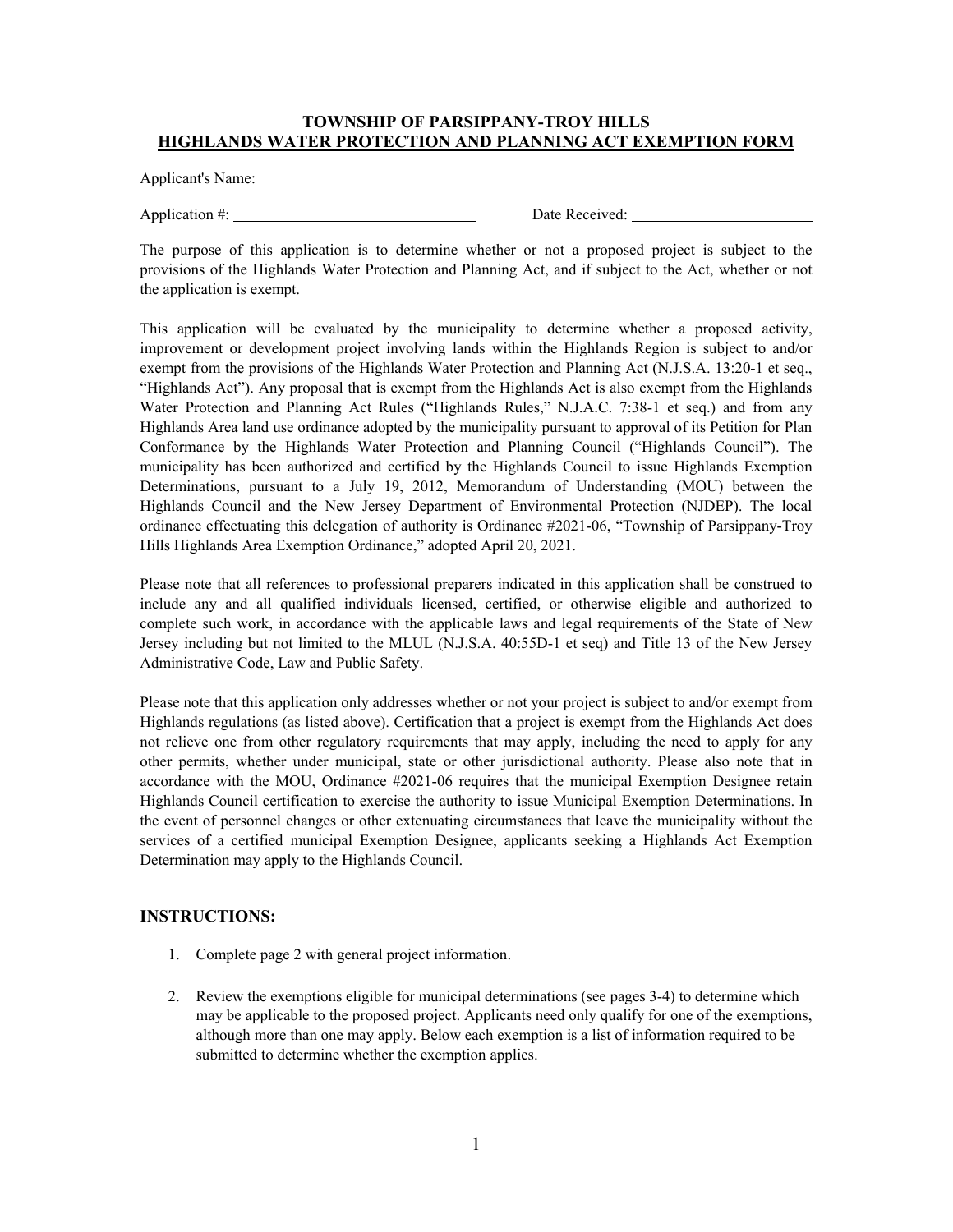## **PROJECT INFORMATION:**

| <b>Property Information</b>                                             |                                                                                                                                                                                                                                                                                                                                                                                                                                                                                                                                                                                                                                                                                                                                                                                                                                                                                                                                                   |        |  |
|-------------------------------------------------------------------------|---------------------------------------------------------------------------------------------------------------------------------------------------------------------------------------------------------------------------------------------------------------------------------------------------------------------------------------------------------------------------------------------------------------------------------------------------------------------------------------------------------------------------------------------------------------------------------------------------------------------------------------------------------------------------------------------------------------------------------------------------------------------------------------------------------------------------------------------------------------------------------------------------------------------------------------------------|--------|--|
| <b>Street Address:</b>                                                  |                                                                                                                                                                                                                                                                                                                                                                                                                                                                                                                                                                                                                                                                                                                                                                                                                                                                                                                                                   |        |  |
| Block(s) & Lot(s):                                                      |                                                                                                                                                                                                                                                                                                                                                                                                                                                                                                                                                                                                                                                                                                                                                                                                                                                                                                                                                   |        |  |
| <b>Existing Uses:</b>                                                   |                                                                                                                                                                                                                                                                                                                                                                                                                                                                                                                                                                                                                                                                                                                                                                                                                                                                                                                                                   |        |  |
| <b>Property Owner Information</b>                                       |                                                                                                                                                                                                                                                                                                                                                                                                                                                                                                                                                                                                                                                                                                                                                                                                                                                                                                                                                   |        |  |
| Owner's Name:                                                           |                                                                                                                                                                                                                                                                                                                                                                                                                                                                                                                                                                                                                                                                                                                                                                                                                                                                                                                                                   |        |  |
| Same as Applicant<br>Ħ                                                  |                                                                                                                                                                                                                                                                                                                                                                                                                                                                                                                                                                                                                                                                                                                                                                                                                                                                                                                                                   |        |  |
| Owner's Address:                                                        |                                                                                                                                                                                                                                                                                                                                                                                                                                                                                                                                                                                                                                                                                                                                                                                                                                                                                                                                                   |        |  |
| Same as Applicant<br>ப                                                  |                                                                                                                                                                                                                                                                                                                                                                                                                                                                                                                                                                                                                                                                                                                                                                                                                                                                                                                                                   |        |  |
| <b>Applicant Information</b>                                            |                                                                                                                                                                                                                                                                                                                                                                                                                                                                                                                                                                                                                                                                                                                                                                                                                                                                                                                                                   |        |  |
| <b>Applicant Address:</b>                                               |                                                                                                                                                                                                                                                                                                                                                                                                                                                                                                                                                                                                                                                                                                                                                                                                                                                                                                                                                   |        |  |
| Phone#:                                                                 | Fax #:                                                                                                                                                                                                                                                                                                                                                                                                                                                                                                                                                                                                                                                                                                                                                                                                                                                                                                                                            | Email: |  |
| <b>Engineer, Attorney, or Other Principal Contact Information</b>       |                                                                                                                                                                                                                                                                                                                                                                                                                                                                                                                                                                                                                                                                                                                                                                                                                                                                                                                                                   |        |  |
| Name:                                                                   |                                                                                                                                                                                                                                                                                                                                                                                                                                                                                                                                                                                                                                                                                                                                                                                                                                                                                                                                                   |        |  |
| Address:                                                                |                                                                                                                                                                                                                                                                                                                                                                                                                                                                                                                                                                                                                                                                                                                                                                                                                                                                                                                                                   |        |  |
| Phone#:                                                                 | Fax $#$ :                                                                                                                                                                                                                                                                                                                                                                                                                                                                                                                                                                                                                                                                                                                                                                                                                                                                                                                                         | Email: |  |
| <b>Project Information</b>                                              |                                                                                                                                                                                                                                                                                                                                                                                                                                                                                                                                                                                                                                                                                                                                                                                                                                                                                                                                                   |        |  |
| <b>Brief Project Description</b><br>(attach additional as<br>necessary) |                                                                                                                                                                                                                                                                                                                                                                                                                                                                                                                                                                                                                                                                                                                                                                                                                                                                                                                                                   |        |  |
| Proposed Square Footage:                                                |                                                                                                                                                                                                                                                                                                                                                                                                                                                                                                                                                                                                                                                                                                                                                                                                                                                                                                                                                   |        |  |
| Proposed Residential Units:                                             |                                                                                                                                                                                                                                                                                                                                                                                                                                                                                                                                                                                                                                                                                                                                                                                                                                                                                                                                                   |        |  |
| For non-residential projects,<br>will the project:                      | Result in the ultimate disturbance of one acre or more of land;<br>⊔<br>Produce a cumulative impervious surface area of a quarter-acre or<br>⊔<br>more; or<br>Introduce or expand on any of the following land uses/facilities:<br>⊔<br>Landfills;<br>Permanent storage or disposal of hazardous wastes, industrial or<br>٠<br>municipal sludge or radioactive materials, including solid waste<br>landfills;<br>Collection and transfer facilities for hazardous wastes, solid wastes<br>٠<br>that contain hazardous materials, and radioactive materials;<br>Industrial treatment facility lagoons; or<br>٠<br>Any major or minor potential contaminant source (as identified in<br>٠<br>Appendix A and Appendix B, respectively, of Chapter 205 of the<br>Township of Parsippany-Troy Hills Code) on lands located within<br>200 feet of the wellhead of any public community well or public<br>non-community well, as defined in Chapter 205. |        |  |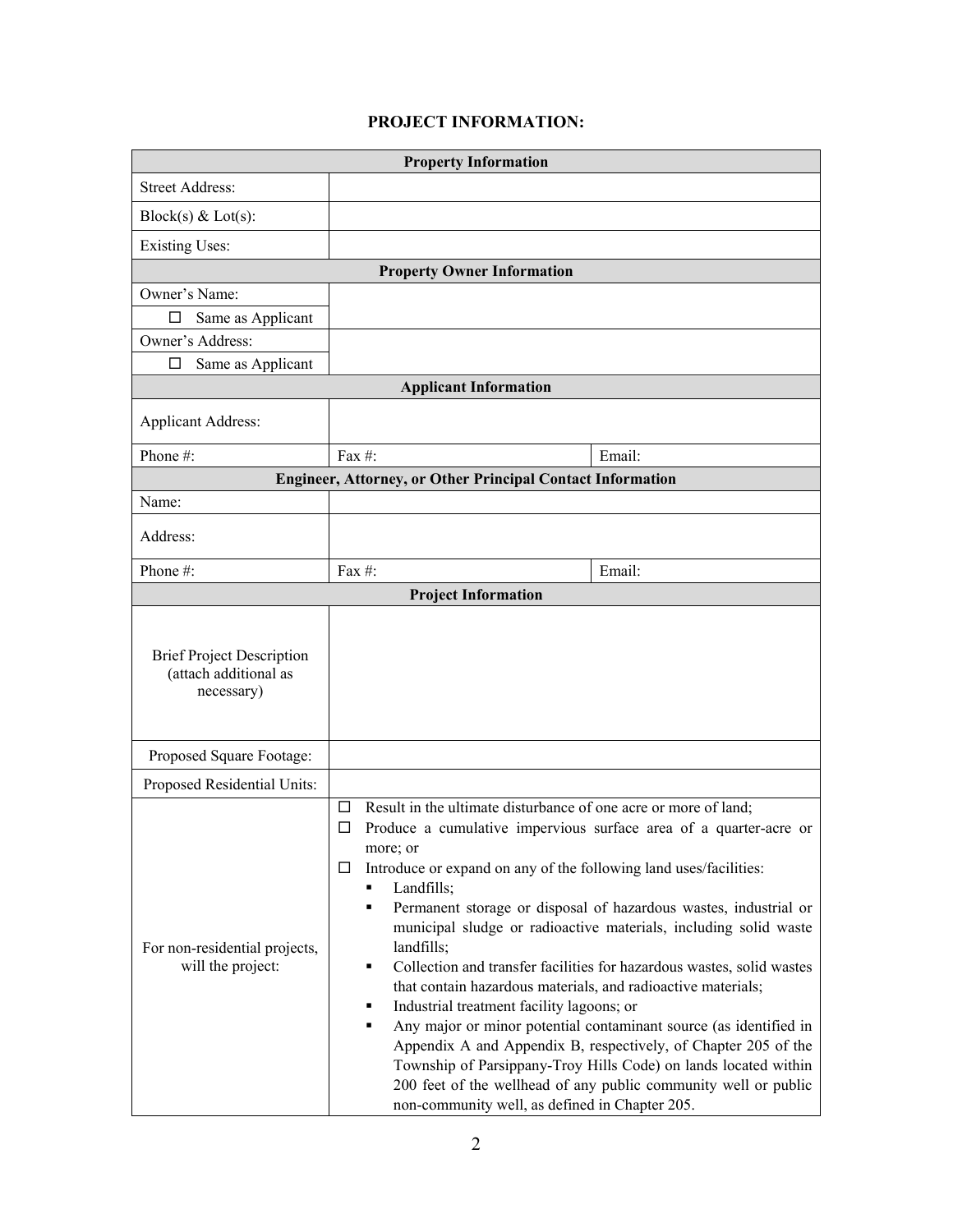## **EXEMPTION DETERMINATION:**

| □<br>property improvements, including all structures, grading, clearing, impervious surfaces and limits<br>of disturbance, existing on the site as of 4/21/2021 for the Planning Area; and all proposed<br>development including all structures, impervious surfaces, clearing limits, and limits of<br>disturbance, including grading. Also include supporting calculated values for existing and<br>proposed impervious surfaces for the project/activity.<br>A copy of any official documentation indicating the original date of construction of the existing<br>$\Box$<br>buildings and/or structures, or otherwise establishing the lawfulness of their existence, inclusive of<br>that of existing impervious surfaces.<br>B. Exemption 6: For any improvement, for non-residential purposes, to a place of worship owned by a<br>non-profit entity, society or association, or association organized primarily for religious purposes, or<br>a public or private school, or a hospital, in existence on August 10, 2004, including, but not limited<br>to new structures, an addition to an existing building or structure, a site improvement, or a sanitary<br>facility.<br>A copy of any official documentation indicating that the place of worship, public or private school<br>П<br>or hospital was in existence on August 10, 2004.<br>For improvements to a place of worship, documentation showing that the entity, society or<br>□<br>association, or association organized primarily for religious purposes has non-profit status.<br>A site plan certified by a qualified Licensed New Jersey Professional showing all existing property<br>П<br>improvements, including all structures, grading, clearing, impervious surface and limits of<br>disturbance, existing on the site on August 10, 2004; and all proposed development including all<br>structures, impervious surfaces, clearing limits, and limits of disturbance, including grading.<br>C. Exemption 7: For any activity conducted by a landowner in accordance with an approved woodland<br>management plan issued pursuant to Section 3 of the Farmland Assessment Act, N.J.S.A. 54:4-23.3<br>or the normal harvesting of forest products in accordance with a forest management plan approved<br>by the State Forester.<br>A brief description of the total area of woodlands that is the subject of the approved woodland<br>$\Box$<br>management plan and indication of the length of time that the area has been in woodland<br>management (may be submitted in this form).<br>$\Box$ A brief description of the activities for which the exemption is claimed (may be submitted in this<br>form).<br>For a private landowner with an approved woodlot management plan:<br>A copy of the applicant's tax bill showing that the site has farmland assessment tax status under<br>ப<br>the New Jersey Farmland Assessment Act, N.J.S.A. 54:4-23.1 et seq. if applicable.<br>$\Box$ A copy of the approved woodland management plan.<br>For a forest management plan approved by the State Forester:<br>$\Box$ A copy of the forest management plan approved by the State Forester. | A. Exemption 4: For the reconstruction of any building or structure for any reason within 125% of the<br>footprint of the lawfully existing impervious surfaces <sup>*</sup> on the site, provided that the reconstruction<br>does not increase the lawfully existing impervious surface by 1/4 acre or more.<br>* The date of lawfully existing impervious surface is 4/21/21 in Parsippany-Troy Hills. |
|---------------------------------------------------------------------------------------------------------------------------------------------------------------------------------------------------------------------------------------------------------------------------------------------------------------------------------------------------------------------------------------------------------------------------------------------------------------------------------------------------------------------------------------------------------------------------------------------------------------------------------------------------------------------------------------------------------------------------------------------------------------------------------------------------------------------------------------------------------------------------------------------------------------------------------------------------------------------------------------------------------------------------------------------------------------------------------------------------------------------------------------------------------------------------------------------------------------------------------------------------------------------------------------------------------------------------------------------------------------------------------------------------------------------------------------------------------------------------------------------------------------------------------------------------------------------------------------------------------------------------------------------------------------------------------------------------------------------------------------------------------------------------------------------------------------------------------------------------------------------------------------------------------------------------------------------------------------------------------------------------------------------------------------------------------------------------------------------------------------------------------------------------------------------------------------------------------------------------------------------------------------------------------------------------------------------------------------------------------------------------------------------------------------------------------------------------------------------------------------------------------------------------------------------------------------------------------------------------------------------------------------------------------------------------------------------------------------------------------------------------------------------------------------------------------------------------------------------------------------------------------------------------------------------------------------------------------------------------------------------------------------------------------------------------------------------------------------------------------------------------------------------------------------------------|----------------------------------------------------------------------------------------------------------------------------------------------------------------------------------------------------------------------------------------------------------------------------------------------------------------------------------------------------------------------------------------------------------|
|                                                                                                                                                                                                                                                                                                                                                                                                                                                                                                                                                                                                                                                                                                                                                                                                                                                                                                                                                                                                                                                                                                                                                                                                                                                                                                                                                                                                                                                                                                                                                                                                                                                                                                                                                                                                                                                                                                                                                                                                                                                                                                                                                                                                                                                                                                                                                                                                                                                                                                                                                                                                                                                                                                                                                                                                                                                                                                                                                                                                                                                                                                                                                                           | A parcel plan certified by a qualified Licensed New Jersey Professional showing all existing                                                                                                                                                                                                                                                                                                             |
|                                                                                                                                                                                                                                                                                                                                                                                                                                                                                                                                                                                                                                                                                                                                                                                                                                                                                                                                                                                                                                                                                                                                                                                                                                                                                                                                                                                                                                                                                                                                                                                                                                                                                                                                                                                                                                                                                                                                                                                                                                                                                                                                                                                                                                                                                                                                                                                                                                                                                                                                                                                                                                                                                                                                                                                                                                                                                                                                                                                                                                                                                                                                                                           |                                                                                                                                                                                                                                                                                                                                                                                                          |
|                                                                                                                                                                                                                                                                                                                                                                                                                                                                                                                                                                                                                                                                                                                                                                                                                                                                                                                                                                                                                                                                                                                                                                                                                                                                                                                                                                                                                                                                                                                                                                                                                                                                                                                                                                                                                                                                                                                                                                                                                                                                                                                                                                                                                                                                                                                                                                                                                                                                                                                                                                                                                                                                                                                                                                                                                                                                                                                                                                                                                                                                                                                                                                           |                                                                                                                                                                                                                                                                                                                                                                                                          |
|                                                                                                                                                                                                                                                                                                                                                                                                                                                                                                                                                                                                                                                                                                                                                                                                                                                                                                                                                                                                                                                                                                                                                                                                                                                                                                                                                                                                                                                                                                                                                                                                                                                                                                                                                                                                                                                                                                                                                                                                                                                                                                                                                                                                                                                                                                                                                                                                                                                                                                                                                                                                                                                                                                                                                                                                                                                                                                                                                                                                                                                                                                                                                                           |                                                                                                                                                                                                                                                                                                                                                                                                          |
|                                                                                                                                                                                                                                                                                                                                                                                                                                                                                                                                                                                                                                                                                                                                                                                                                                                                                                                                                                                                                                                                                                                                                                                                                                                                                                                                                                                                                                                                                                                                                                                                                                                                                                                                                                                                                                                                                                                                                                                                                                                                                                                                                                                                                                                                                                                                                                                                                                                                                                                                                                                                                                                                                                                                                                                                                                                                                                                                                                                                                                                                                                                                                                           |                                                                                                                                                                                                                                                                                                                                                                                                          |
|                                                                                                                                                                                                                                                                                                                                                                                                                                                                                                                                                                                                                                                                                                                                                                                                                                                                                                                                                                                                                                                                                                                                                                                                                                                                                                                                                                                                                                                                                                                                                                                                                                                                                                                                                                                                                                                                                                                                                                                                                                                                                                                                                                                                                                                                                                                                                                                                                                                                                                                                                                                                                                                                                                                                                                                                                                                                                                                                                                                                                                                                                                                                                                           |                                                                                                                                                                                                                                                                                                                                                                                                          |
|                                                                                                                                                                                                                                                                                                                                                                                                                                                                                                                                                                                                                                                                                                                                                                                                                                                                                                                                                                                                                                                                                                                                                                                                                                                                                                                                                                                                                                                                                                                                                                                                                                                                                                                                                                                                                                                                                                                                                                                                                                                                                                                                                                                                                                                                                                                                                                                                                                                                                                                                                                                                                                                                                                                                                                                                                                                                                                                                                                                                                                                                                                                                                                           |                                                                                                                                                                                                                                                                                                                                                                                                          |
|                                                                                                                                                                                                                                                                                                                                                                                                                                                                                                                                                                                                                                                                                                                                                                                                                                                                                                                                                                                                                                                                                                                                                                                                                                                                                                                                                                                                                                                                                                                                                                                                                                                                                                                                                                                                                                                                                                                                                                                                                                                                                                                                                                                                                                                                                                                                                                                                                                                                                                                                                                                                                                                                                                                                                                                                                                                                                                                                                                                                                                                                                                                                                                           |                                                                                                                                                                                                                                                                                                                                                                                                          |
|                                                                                                                                                                                                                                                                                                                                                                                                                                                                                                                                                                                                                                                                                                                                                                                                                                                                                                                                                                                                                                                                                                                                                                                                                                                                                                                                                                                                                                                                                                                                                                                                                                                                                                                                                                                                                                                                                                                                                                                                                                                                                                                                                                                                                                                                                                                                                                                                                                                                                                                                                                                                                                                                                                                                                                                                                                                                                                                                                                                                                                                                                                                                                                           |                                                                                                                                                                                                                                                                                                                                                                                                          |